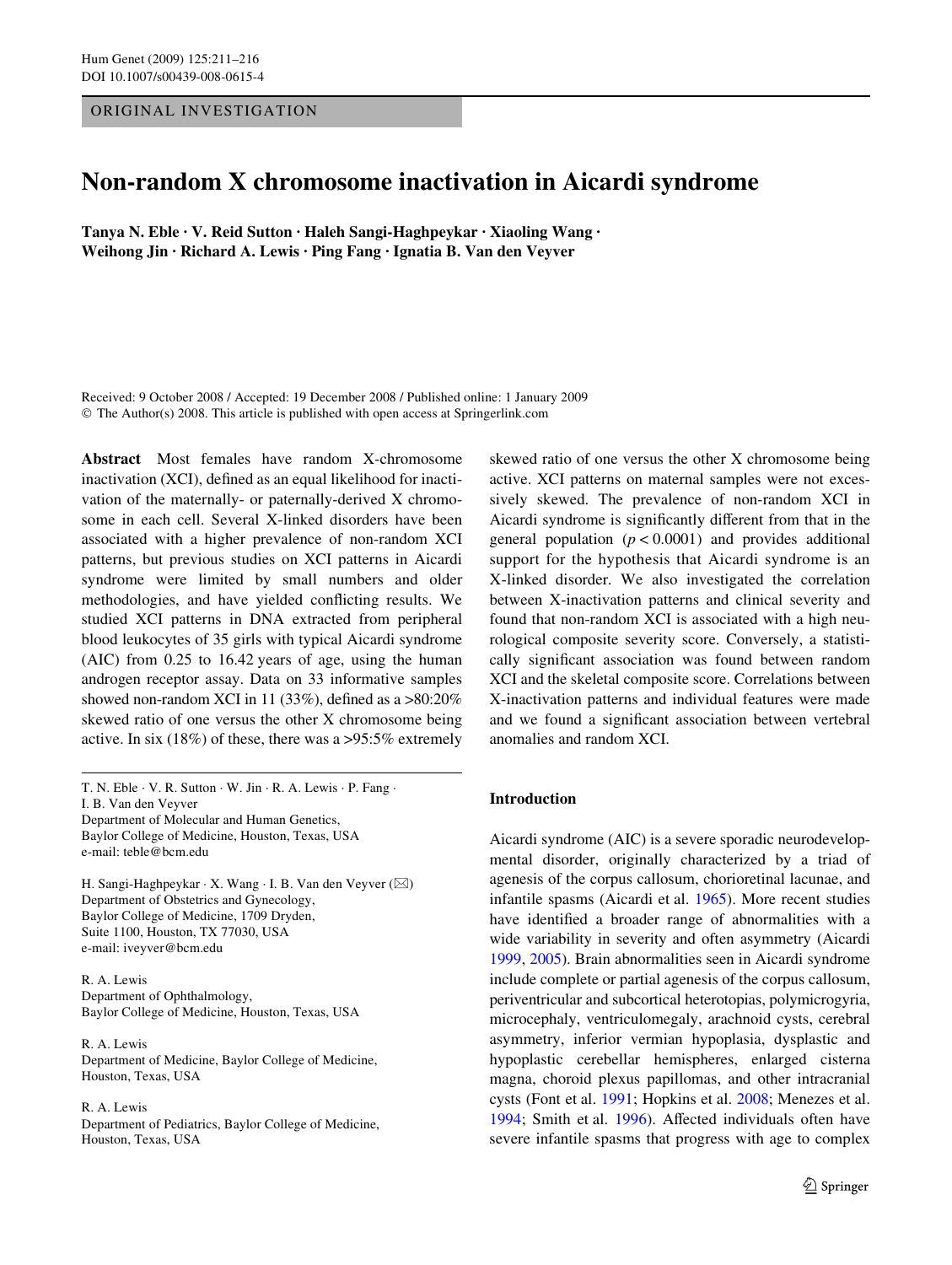seizures of varying types (Glasmacher et al. [2007](#page-5-7)). Electroencephalograms (EEG) are often abnormal with asynchrony between the two hemispheres, burst-suppression, and atypical hypsarrhythmia (Fariello et al. [1977](#page-5-8); Ohtsuka et al. [1993](#page-5-9); Palmer et al. [2006](#page-5-10)). Ophthalmological abnormalities are also variable and include unilateral or bilateral chorioretinal lacunae, optic nerve dysplasia, and microphthalmia (Aicardi [1999;](#page-5-1) Denslow and Robb [1979](#page-5-11); Menezes et al. [1996](#page-5-12)). Other features present in subsets of affected individuals are costovertebral anomalies, facial dysmorphism, hand abnormalities, hypopigmentary skin lesions, multiple nevi, and an increased occurrence of rare vascular malformations and tumors (Sutton et al. [2005\)](#page-5-13).

Aicardi syndrome has been reported nearly exclusively in females. The few known males with AIC have a 47,XXY karyotype (Hopkins et al. [1979\)](#page-5-14), and reported cases of male AIC with a  $46, XY$  karyotype have not been confirmed or may represent cases with rare mosaic mutations (Chappelow et al. [2008](#page-5-15); Aggarwal et al. [2000](#page-4-0); Aicardi [1980;](#page-5-16) Curatolo et al. [1980\)](#page-5-17). A longstanding hypothesis is that the condition is caused by a heterozygous mutation in a gene on the X chromosome in females that causes lethality when present in hemizygous males (Van den Veyver [2002](#page-5-18)). Because AIC is rare and almost always sporadic, classic linkage analysis to localize the mutated gene is not possible. The lack of familial cases, aside from two reported affected sisters (Molina et al. [1989](#page-5-19)), suggests that most mutations are de novo.

The asymmetry and variability of the phenotype suggest that the putative gene mutated in AIC is subject to X-chromosome inactivation (Aicardi [2005;](#page-5-2) Van den Veyver [2002](#page-5-18)). The presumed male-lethality implies that the gene must have an important role in development and that affected females might show excess non-random XCI patterns. Until the disease-causing mutation is identified, the recognition and documentation of non-random XCI in AIC would provide additional strong support for the assertion that it is an X-linked disorder. Previous work has demonstrated that skewed X-chromosome inactivation is common in female subjects of families with X-linked mental retardation (Plenge et al. [2002](#page-5-20)). However, the evaluation of XCI in AIC has been limited by the small numbers of subjects studied and older methodology, and different studies have generated contradictory results. One investigation, that evaluated XCI by DNA methylation analysis at the androgen receptor gene in peripheral blood leukocytes of ten females with AIC and their parents, found that patients had a random XCI pattern (Hoag et al. [1997\)](#page-5-21). An isolated case report described a single girl with AIC and random XCI (Wieacker et al. [1985](#page-5-22)). In contrast, Neidich et al*.* observed a skewed pattern of XCI in three out of seven affected girls using methylation-sensitive restriction enzyme analysis coupled with segregation of the active X chromosome in somatic cell hybrids (Neidich et al. [1990\)](#page-5-23). In this small series, three of the five most severely affected girls had nonrandom XCI.

To address more definitely whether individuals with AIC have excess skewing of XCI, we performed detailed clinical assessments and XCI studies in 35 peripheral blood leukocyte-derived DNA samples from girls with wellcharacterized AIC. We further investigated the relationship between the extent of XCI skewing and the severity of the phenotype in affected girls. We show that the fraction of girls with non-random XCI is higher than in the general female population.

# **Methods**

#### **Subjects**

Individuals with AIC and their parents were enrolled under a protocol approved by the Baylor College of Medicine Institutional Review Board for Human Subjects Research. Informed consent was obtained for all study participants from the legally authorized representative. The diagnosis of AIC was confirmed in all affected patients based on phenotypic data obtained from clinical examinations, ophthalmological examinations, parental interviews, and from review of available medical records and imaging studies. The results were recorded in a secure database, as previously reported in part (Hopkins et al. [2008;](#page-5-4) Sutton et al. [2005\)](#page-5-13).

#### Samples and DNA extraction

DNA samples from 35 females with AIC were analyzed. For 19 of these, we also sampled DNA from both parents; for ten, we only had maternal DNA samples, for one we only had a paternal DNA sample and for five we had neither maternal nor paternal DNA available. All DNA was extracted using the Puregene DNA extraction kit according to the manufacturer's protocol (Gentra Systems, Inc. Minneapolis, MN) from peripheral blood leukocytes.

#### X chromosome inactivation assay

We performed the human androgen-receptor X-inactivation assay as previously described (Allen et al. [1992;](#page-5-24) Wang et al. [2007\)](#page-5-25). Briefly, 100 ng of each female genomic DNA sample was digested either with the methylation-sensitive restriction enzyme *Hpa*II (New England Biolabs, Inc., Ipswich, MA) or incubated with  $1\times$  enzyme buffer only. Paternal DNA samples were incubated with  $1\times$  enzyme buffer only. One nanogram of each was then amplified by PCR with primers flanking the polymorphic androgen receptor CAG repeat (Wang et al. [2007](#page-5-25)). PCR products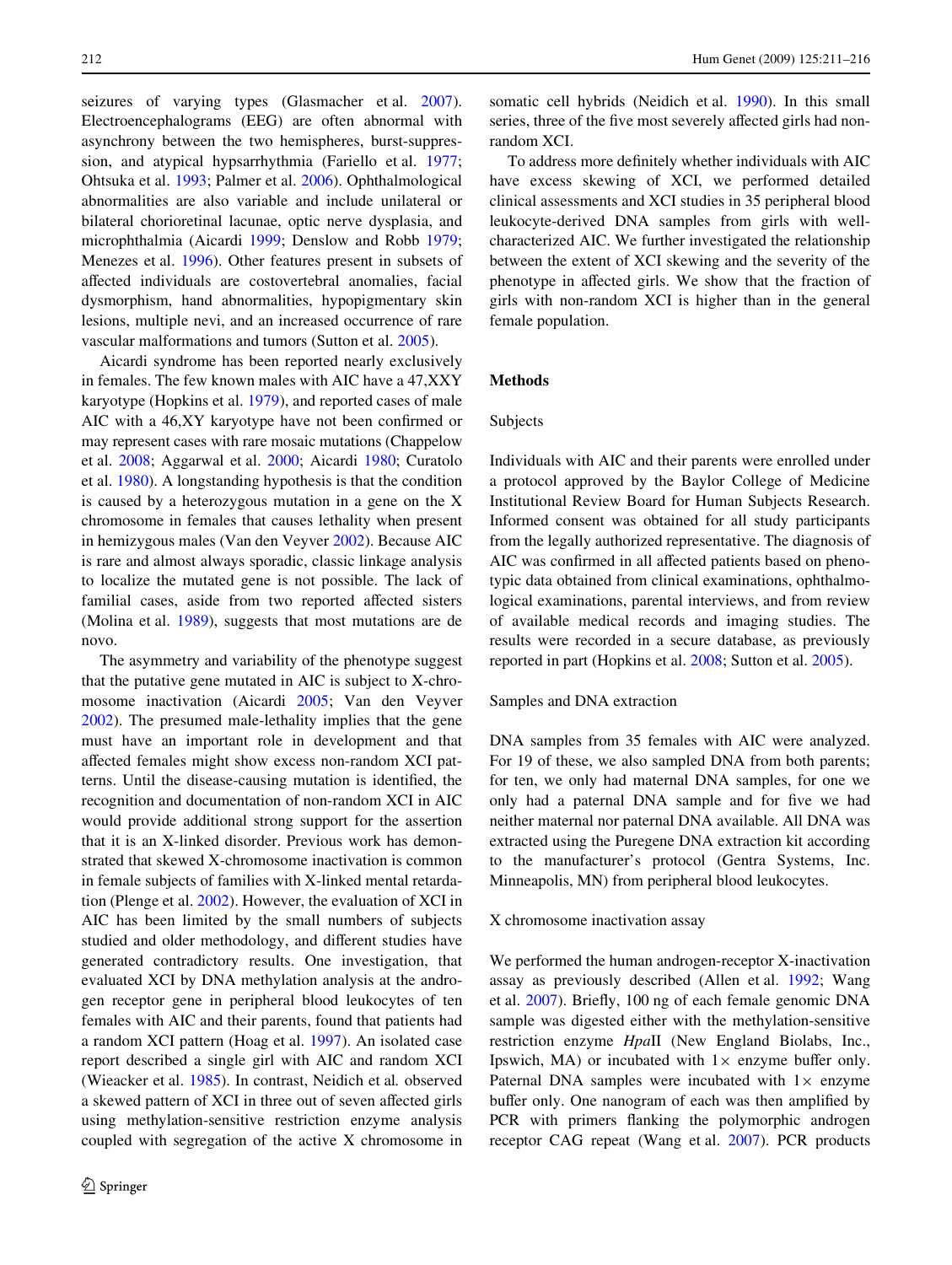were separated by capillary electrophoresis on an ABI Prism 3100 Genetic Analyzer and analyzed with GeneMapper V3.5 software (Applied Biosystems, Foster City, CA). The percent X-chromosome inactivation was calculated with the following formula: percent inactivation = allele A peak height/(allele A peak height + allele B peak height)  $\times$  100. We used a cutoff of  $>80:20\%$  for skewed XCI and >95:5% for extremely skewed XCI (Allen et al. [1992](#page-5-24); Naumova et al. [1996\)](#page-5-26).

## Phenotype-XCI correlation

Phenotypic features for each of the individuals with AIC, gathered from the ophthalmological examination (*n* = 32), neuroimaging studies  $(n = 24)$ , parental interview  $(n = 27)$ , and review of medical records  $(n = 25)$  were given a weighted score (Table [1\)](#page-2-0). Composite severity scores (CSS) for overall severity, neurological, skeletal, and ophthalmological findings were also calculated. Ophthalmological CSS features include microphthalmia, lacunae, and optic nerve abnormalities, neurological CSS features include microgyria, ACC, heterotopias and cysts, skeletal CSS features include absent or abnormal ribs and vertebral anomalies and all features were included for the overall CSS. The severity of individual phenotypes and CSS were compared between girls with random XCI and girls with non-random XCI. The correlation between overall CSS and XCI patterns was calculated in two different ways: the first including only patients with values for each one of the phenotypes examined, and the second including all patients with any phenotypic data, even if there were missing values for some of the examined phenotypes.

#### Statistical analysis

Statistical comparison of the groups of interest was made via *X2* or Fisher exact test for grouped data, and Wilcoxon rank test for ordinal data. Spearman correlation coefficients were generated to assess the degree of relationship between subject's age and percent XCI. A *p* value  $\leq 0.05$  was considered statistically significant. All analyses were performed with the SAS System statistical software (SAS, Cary, NC).

## **Results**

The ages of the affected girls at the time the DNA samples were obtained ranged from 0.25 to 16.42 years, with a mean age of 5.12 years and a median age of 4.84 years. Skewed  $(>80:20\%)$  XCI was seen in 11  $(33\%)$  of the girls, of whom six  $(18%)$  showed extreme skewing  $(>95:5%)$ (Fig. [1a](#page-3-0)). We compared the prevalence of XCI skewing in

<span id="page-2-0"></span>**Table 1** Phenotypic scoring system

| Phenotypic Feature                         | Finding                 | Score          | $N(\%)$   |
|--------------------------------------------|-------------------------|----------------|-----------|
| Agenesis of the                            | N <sub>0</sub>          | $\theta$       | 0(0)      |
| Corpus Callosum <sup>a</sup>               | Partial                 | 1              | 11(33.3)  |
| $(N = 33)$                                 | Complete                | 2              | 22(66.7)  |
| <b>Infantile Spasms</b>                    | N <sub>o</sub>          | $\overline{0}$ | 2(6.5)    |
| $(N = 31)$                                 | Yes<br>1                |                | 29 (93.5) |
| Microgyria <sup>a</sup> ( $N = 21$ )       | N <sub>o</sub>          | $\overline{0}$ | 2(9.5)    |
|                                            | Yes                     | 1              | 19 (90.5) |
| Heterotopias <sup>a</sup> ( $N = 22$ )     | N <sub>0</sub>          | $\overline{0}$ | 3(13.6)   |
|                                            | Yes                     | 1              | 19 (86.4) |
| Intracranial Cysts <sup>a</sup>            | N <sub>0</sub>          | $\overline{0}$ | 4(15.4)   |
| $(N = 26)$                                 | Yes                     | 1              | 22 (84.6) |
| Retinal Lacunae <sup>b</sup><br>$(N = 31)$ | No                      | $\overline{0}$ | 2(6.5)    |
|                                            | <b>Unable to Assess</b> | 1              | 1(3.2)    |
|                                            | Unilateral              | 2              | 3(9.7)    |
|                                            | <b>Bilateral</b>        | 3              | 25(80.6)  |
| Microphthalmia <sup>b</sup><br>$(N = 31)$  | N <sub>0</sub>          | $\overline{0}$ | 21 (67.8) |
|                                            | Unilateral              | 2              | 9(29)     |
|                                            | <b>Bilateral</b>        | 3              | 1(3.2)    |
| Optic Nerve                                | N <sub>0</sub>          | $\overline{0}$ | 2(6.5)    |
| Abnormality <sup>b</sup><br>$(N = 31)$     | <b>Unable to Assess</b> | $\mathbf{1}$   | 2(6.5)    |
|                                            | Unilateral              | $\overline{2}$ | 10(32.2)  |
|                                            | <b>Bilateral</b>        | 3              | 17(54.8)  |
| Facial asymmetry                           | N <sub>o</sub>          | $\overline{0}$ | 23(88.5)  |
| $(N = 26)$                                 | Yes                     | 1              | 3(11.5)   |
| Absent or Abnormal                         | N <sub>0</sub>          | $\overline{0}$ | 18 (72)   |
| $Ribsc (N = 25)$                           | Yes                     | 1              | 7(28)     |
| Vertebral                                  | N <sub>0</sub>          | $\overline{0}$ | 11(52.3)  |
| Abnormalities <sup>c</sup><br>$(N = 21)$   | Yes                     | 1              | 10(47.6)  |

Phenotypic features of girls with AIC were given a weighted score relative to their severity or to their unilateral or bilateral presence. All values were added to calculate an overall composite severity score (CSS) for each individual

<sup>a</sup> Values for selected features were added to calculate a neurological CSS for each individual

<sup>b</sup> Values for selected features were added to calculate a ophthalmological CSS for each individual

<sup>c</sup> Values for selected features were added to calculate a skeletal CSS for each individual

our study population to that in the general population as reported in Amos-Landgraf et al. [2006](#page-5-27) who used the same  $>80:20\%$  and  $>95:5\%$  cut-offs to define XCI skewing and the same methodology as used in our study. We found that the prevalence of XCI skewing ( $p < 0.0001$ ) and of extreme XCI skewing  $(p < 0.0001)$  were both significantly increased over that reported for the general population.

Only three (9%) of studied mothers had a non-random XCI pattern. Interestingly, when XCI patterns in mother– daughter pairs were compared, we found two pairs for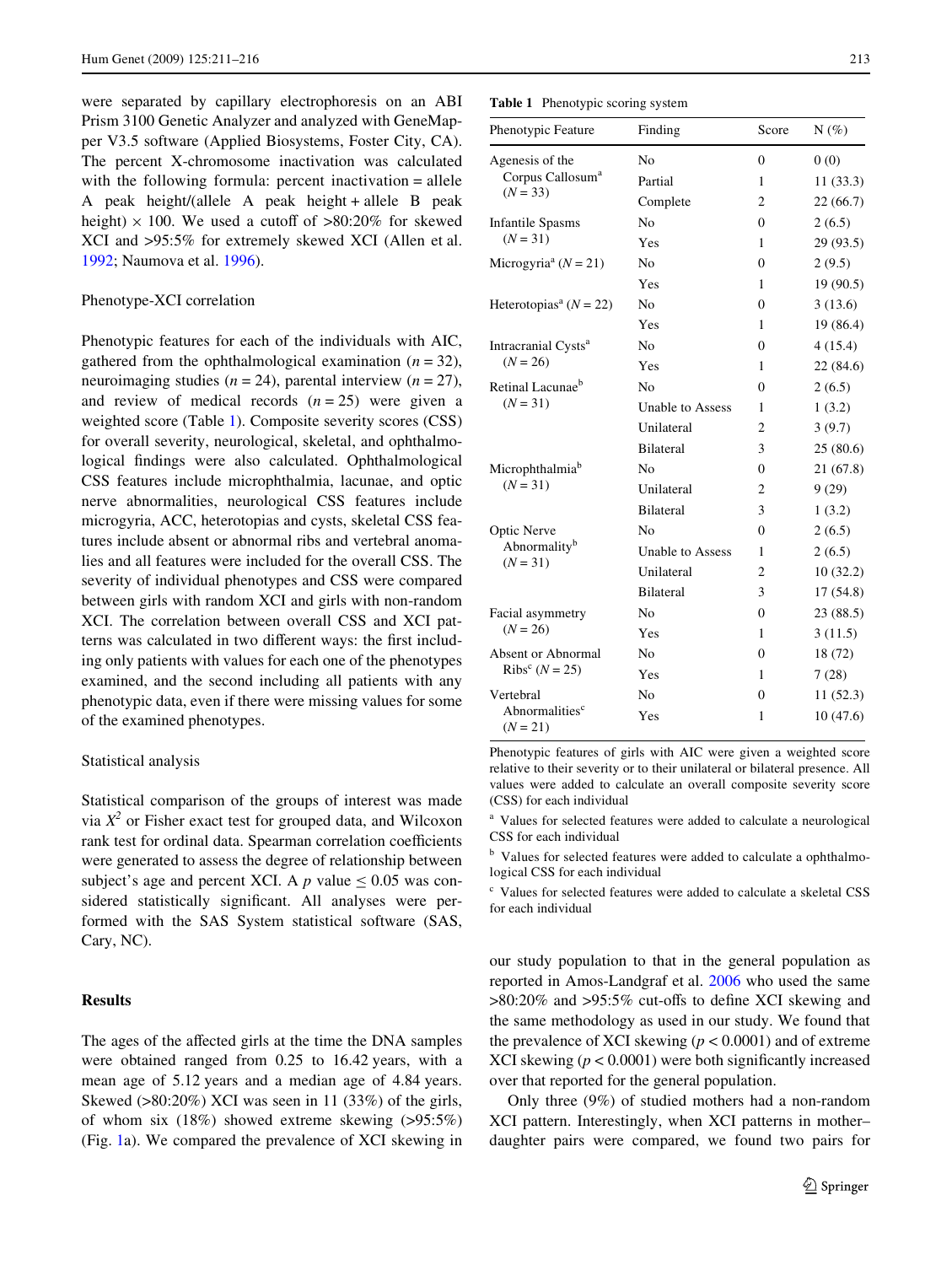

<span id="page-3-0"></span>**Fig. 1** Patterns of X chromosome inactivation in girls with Aicardi syndrome and their mothers. The % XCI is shown for each AIC girl (**a**) and for mother-girl pairs (**b**). **a** includes only 33 *bars* because two of the 35 girls tested had non-informative results. Twenty-five mothergirl pairs for which informative results were available for both mother and daughter are included in **b**. The active % of one versus the other X-chromosome is represented as *black-and-white vertical bars* for AIC girls and as *black-and-grey vertical bars* for mothers. The areas on the graphs below the hatched line delineate the  $80:20\%$  cut off for skewing. *Asterisks* indicate pairs in which the mother has skewed XCI while the daughter has random XCI. *Dagger* indicates a pair in which both mother and daughter have extremely skewed XCI

whom the mother had skewed XCI while the daughter has random XCI. In addition, there was extremely skewed XCI in one mother–daughter pair (Fig. [1b](#page-3-0)). Our current data do not reflect a significant correlation between age and percentage of XCI in the girls with Aicardi syndrome  $(R = -0.12; p = 0.25)$  (data not shown). This may be related to sample size, the young age and the limited age range of our study population (0.25–16.42 years).

For nine girls with skewed or extremely skewed XCI for when we could determine the parental origin of the preferentially inactivated X-chromosome, we found that the paternal X and the maternal X were equally likely to be preferentially inactivated with the paternal X inactivated in

<span id="page-3-1"></span>

| Composite<br>severity score            | Mean CSS<br>random<br>$XCI (n = 23)$ | Mean CSS<br>non-random<br>$XCI (n = 11)$ | Two-sided<br>P value<br>random versus<br>non-random |
|----------------------------------------|--------------------------------------|------------------------------------------|-----------------------------------------------------|
| Neurological<br>$(N = 17)$             | 4.18                                 | 5.0                                      | 0.049                                               |
| Ophthalmological<br>$(N = 26)$         | 3.77                                 | 3.67                                     | 0.96                                                |
| Skeletal $(N = 19)$                    | 1.0                                  | 0.3                                      | 0.05                                                |
| Overall <sup>a</sup> $(N = 7)$         | 11.6                                 | 9.5                                      | 0.20                                                |
| Overall CSS <sup>b</sup><br>$(N = 31)$ | 8.5                                  | 8.2                                      | 0.80                                                |
|                                        |                                      |                                          |                                                     |

Mean scores for each CSS were calculated by averaging the number of scored features observed in each participant. *P* values are from the Wilcoxon rank test. Two types of correlations with overall CSS were preformed

<sup>a</sup> Includes only patients with values for each one of the phenotypes examined

<sup>b</sup> Includes all patients with any available phenotype data, even if there were missing values

five (55%) versus the maternal X inactivated in four (45%) girls.

To evaluate whether skewing of XCI was associated with severity of the phenotype, we scored key distinctive features of AIC (Table [1](#page-2-0)) for severity and derived an overall, neurological, skeletal and ophthalmological composite severity scores (CSS) (Table [2\)](#page-3-1). We then compared the severity of individual features and the composite severity scores between the groups with random and non-random XCI patterns. For the individual features we found a statistically significant association between the presence of vertebral abnormalities and a random pattern of XCI  $(p = 0.05)$ . We also found that girls with non-random XCI had a higher mean neurological composite severity score compared to girls with random XCI  $(p = 0.049)$  but a lower mean skeletal composite severity score compared to girls with random XCI  $(p = 0.05)$ . There was no association between the degree of skewing and overall or ophthalmological severity scores, but this may reflect the essential role of the ophthalmological features in the diagnosis of AIC. The clinical significance of these correlations is currently unclear.

## **Discussion**

It is thought that Aicardi syndrome is caused by the mutation of a gene or genes on the X-chromosome that are subject to XCI because it is sporadic and occurs exclusively in females or rare males with two X chromosomes (47,XXY karyotype). Studies of XCI in AIC conducted in the past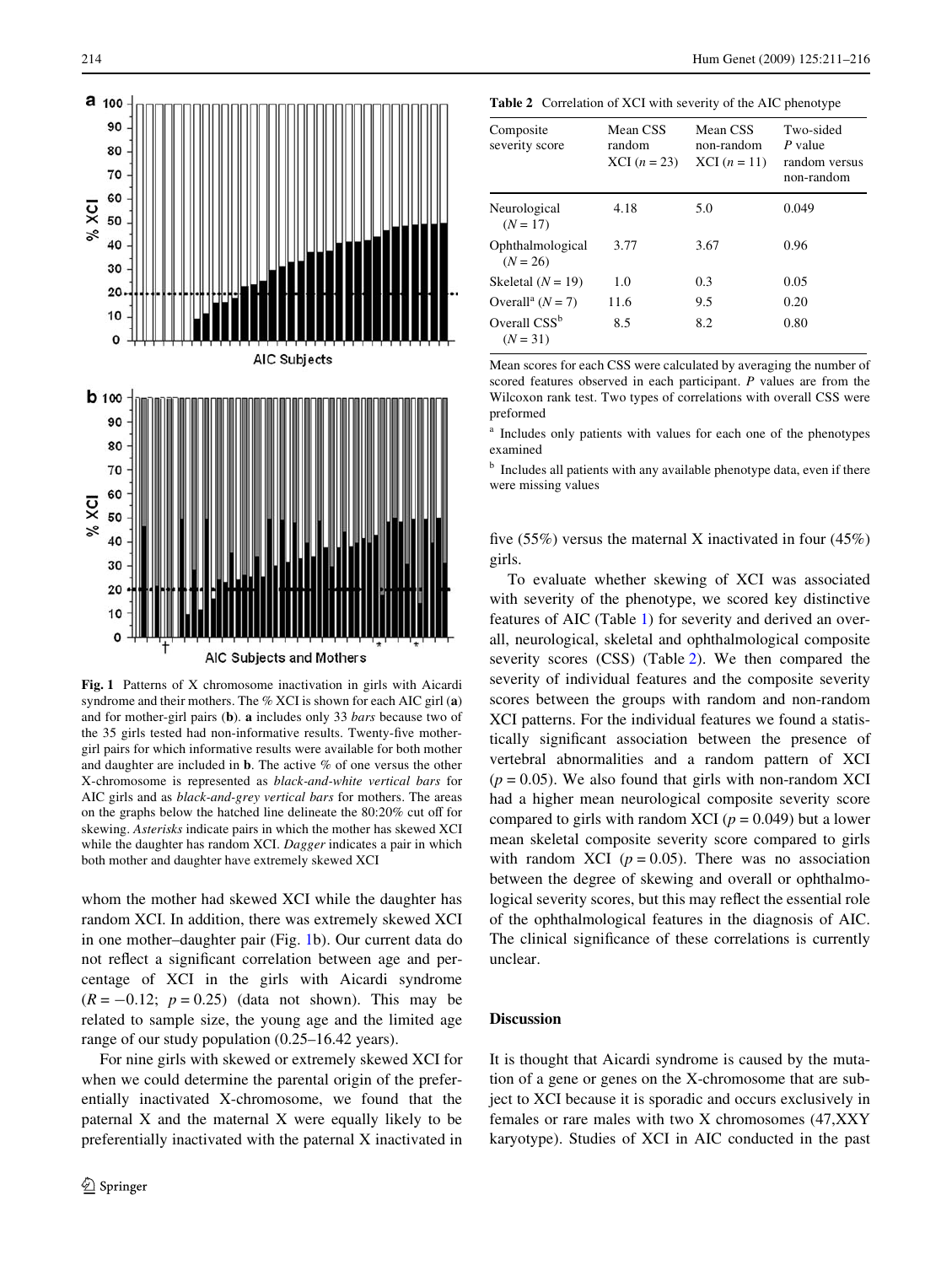did not provide a definitive conclusion about X-chromosome inactivation status in AIC (Neidich et al. [1990;](#page-5-23) Hoag et al. [1997;](#page-5-21) Wieacker et al. [1985\)](#page-5-22). Our study demonstrates that skewing of XCI is present in a much higher number of affected girls than what would be expected, even though not all subjects have non-random patterns of XCI.

Dosage compensation for genes on the X-chromosome between females having two X-chromosomes and males having one X-chromosome is achieved through the mechanism of XCI (Migeon [1994\)](#page-5-28). In females, most genes on one of the two X-chromosomes in each somatic cell are inactivated during early embryogenesis (Bittel et al. [2008\)](#page-5-29). When somatic cells divide, the choice of which X is inactivated is passed on to subsequent daughter cells and the result should be an approximately equal distribution of cells with maternally and paternally inherited X-chromosomes inactive. The fraction of cells that inactivate either the maternally or paternally inherited X-chromosome follows a normal distribution in the general population. When DNA from peripheral blood cells is analyzed, extreme skewing  $(>95:5\%)$  occurs in  $\sim$ 1% of females (Bittel et al. [2008](#page-5-29); Amos-Landgraf et al. [2006](#page-5-27); Hatakeyama et al. [2004](#page-5-30); Sharp et al. [2000](#page-5-31)) while overall skewing  $(>80:20%)$  occurs in  $\sim 8\%$  of females (Amos-Landgraf et al. [2006\)](#page-5-27). In contrast, our study showed that 33% of girls with Aicardi syndrome had skewed XCI and 18% had extremely skewed XCI. Although our study was done on a different set of DNA samples than prior reports of XCI patterns in the general population, the method and tissues used to evaluate XCI was similar. Hence, we conclude that the prevalence of extremely skewed XCI is higher than in the general population. This supports the prevailing hypothesis that AIC is due to a mutation in a gene on the X-chromosome that is subject to XCI. Similarly, an increased prevalence of skewing is seen incontinentia pigmenti, a condition that is X-linked and lethal in males (Wieacker et al. [1985](#page-5-22); Parrish et al. [1996\)](#page-5-32). Selection against cells with an active mutationbearing chromosome has also been observed in female carriers of certain X-linked immunodeficiencies, such as X-linked agammaglobulinemia and X-linked severe combined immu-nodeficiency (Puck and Willard [1998](#page-5-33)).

There are various plausible explanations for the fact that not all individuals with Aicardi syndrome have extremely skewed or skewed XCI. Some may have milder mutations in the putative gene. Another explanation could be the presence of postzygotic mosaic mutations, as has been recently suggested to explain random XCI in another X-linked dominant disorder, Goltz syndrome (Grzeschik et al. [2007](#page-5-34)). Although confirmation will need to await discovery of the causative gene, it could explain why 67% of girls with AIC have random XCI, and might account for the wide range of phenotypes seen in affected girls. Another explanation for the observed random XCI in  $67\%$  of subjects could be the effect of age on patterns of XCI in rapidly renewing cells, such as peripheral blood leukocytes. This is observed in Wiscott– Aldrich syndrome, where there is a post-inactivation disadvantage to cells that have the mutation-bearing X-chromosome active in women who carry heterozygous WAS mutations (Puck and Willard [1998\)](#page-5-33). Although we may have underestimated the frequency of skewing in some of the girls with AIC for this reason, it is less likely because we are studying a very young population (mean age 5.12 years). Typically an increased frequency of skewed XCI is seen in the general population in women 60 years of age and older (Sharp et al. [2000](#page-5-31)).

Girls with skewed XCI were found to have significantly more severe neurological involvement than girls with random XCI. Conversely, girls with random XCI were found to be significantly more likely to have vertebral anomalies and a greater overall skeletal involvement. The clinical relevance of these observations will remain unclear until the disease-causing gene is identified.

The possibility of a mutation on an autosome with sexlimited expression rather than an X-linked mutation can theoretically not be completely eliminated as a possible cause of AIC, but the departure from the non-random XCI in our larger cohort of individuals with AIC provides additional strong evidence that it is due to a mutation in an X-linked gene that is subject to XCI and reinforces the approach to focus the search for an appropriate candidate gene to the X chromosome. Because our study was performed on DNA from peripheral blood leukocytes, our results may further suggest that the putative AIC gene has a function in peripheral blood leukocytes or bone marrow cells, even though the phenotype is primarily neurological and ocular. Our combined findings will aid prioritization of candidate genes for ongoing mutation analysis studies.

**Acknowledgments** We wish to thank the subjects and their families for their enthusiastic participation in this research. This study was supported in part by the Aicardi Syndrome Foundation and by grants HD051805 (to IBV) and HD024064 (Baylor College of Medicine Mental Retardation and Developmental Disabilities Research Center) from the Eunice Kennedy Shriver National Institute of Child Health and Human Development. The content is solely the responsibility of the authors and does not necessarily represent the official views of the National Institute of Child Health And Human Development or the National Institutes of Health. RAL is a Senior Scientific Investigator of Research to Prevent Blindness, New York, New York.

**Open Access** This article is distributed under the terms of the Creative Commons Attribution Noncommercial License which permits any noncommercial use, distribution, and reproduction in any medium, provided the original author(s) and source are credited.

# **References**

<span id="page-4-0"></span>Aggarwal KC, Aggarwal A, Prasad MS, Salhan RN, Upadhaya A (2000) Aicardi's syndrome in a male child: an unusual presentation. Indian Pediatr 37:542–545